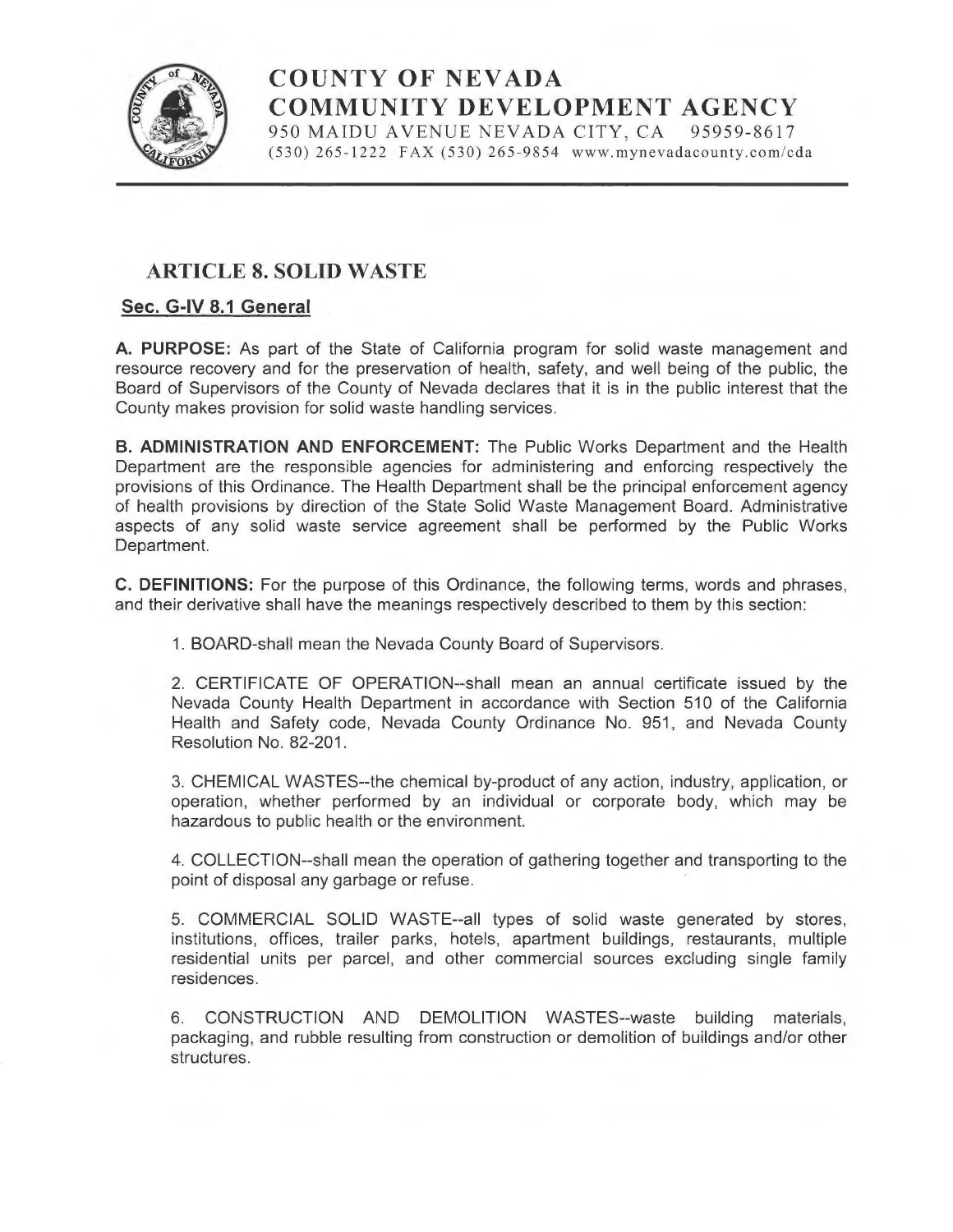7. CONTAINER--a durable, corrosion-resistant, non-absorbent, leak-proof, watertight, odor-proof, rodent-resistant box, barrel, canister, or other approved device with afly-tight cover.

8. CONTRACTOR--shall mean that person granted a contract, franchise, or permit by the County Board of Supervisors to collect, remove or dispose of garbage, rubbish or refuse.

9. CONVENIENCE STATION--shall mean an established station containing receptacles for household refuse and litter in rural County locations having a valid certificate of operation issued by the Department of Public Health.

10. COUNTY--shall mean the County of Nevada and its Departments or Officers.

11. DISPOSAL--shall mean the complete operation of treating and/or disposing of the accumulation of collected refuse and the product or residue arising from such treatment.

12. DISPOSAL SITE--shall mean the McCourtney Sanitary Landfill or other site approved by the Public Health Department and having a valid certificate of operation issued by the Health Department.

13. GARBAGE--shall include, but not be limited to the following: All putrescible animal and vegetable waste resulting from decay or storage of meat, fish, fowl, fruit, or vegetables. It shall also include ail cans, bottles, containers, covering, or any material that has been in intimate contact with garbage.

14. HAZARDOUS WASTE--means hazardous or extremely hazardous waste as defined by Section 25115 and 25117 of the California Health and Safety Code or otherwise <sup>a</sup> waste or combination of wastes which because of its quantity, concentration, or physical, chemical, or infectious characteristics may:

a. cause or significantly contribute to an increase in mortality or an increase in serious irreversible or incapacitating reversible illness or; b. pose a substantial present or potential hazard to employees, property, neighbors, general public, or to the environment when improperly treated, stored, transported, or disposed of or otherwise managed.

15. HEALTH DEPARTMENT--shall mean the Director of the Nevada County Health Department (Public Health Officer) or his duly authorized agent.

16. HOUSEHOLD WASTE--consists of garbage generated in residences with the exception of large objects such as refrigerators, washing machines, dryers, couches, chairs and tables.

17. INDUSTRIAL WASTES--all solid, semi-solid, or liquid wastes which result from industrial processes or manufacturing operations.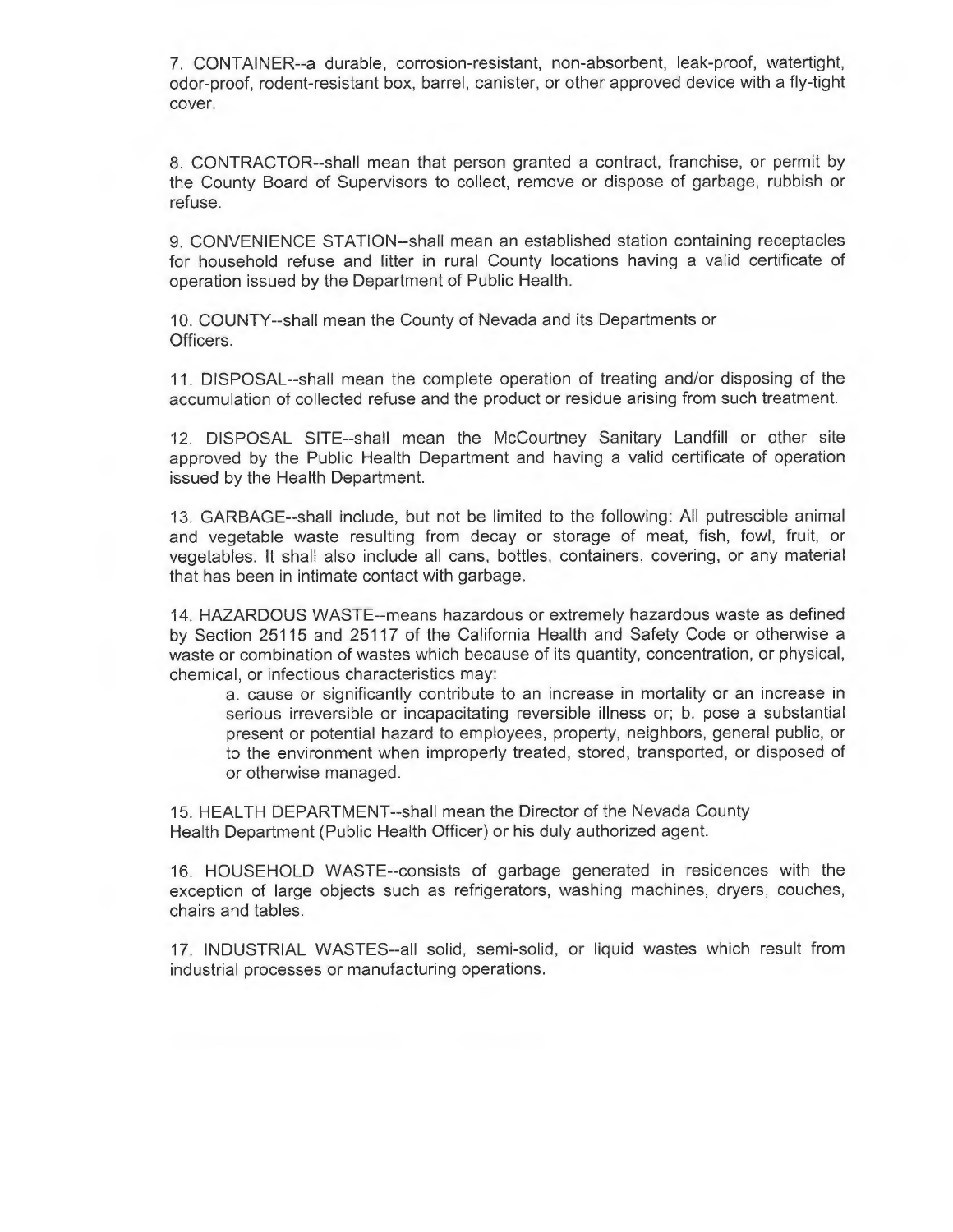#### 18. INFECTIOUS WASTES

a. Utensils, equipment, instruments, and fomites from the rooms of patients who are suspected to have or have been diagnosed as having a communicable disease and must be isolated.

b. Laboratory wastes, including pathological specimens, (i.e., all tissues, specimens of blood elements, excreta and secretions obtained from patients or laboratory animals) and disposable fomites (any substance that may harbor or transmit pathogenic organisms) attendant thereto.

c. Surgical operating room pathologic specimens and disposable materials from outpatient areas and emergency rooms.

19. LIQUID WASTE--a waste material which is not spadable.

20. LITTER--trash, garbage, solid waste, refuse.

21. LITTERING--littering means the willful or negligent throwing, dropping, placing or depositing of litter on land or water in other than appropriate storage containers or areas designated for such purposes..

22. MAY--shall be permissive.

23. NUISANCE--any act or omission which:

- a. Shall annoy, injure, or endanger the safety, health, comfort, or repose of any considerable number of persons; or
- b. Shall offend public decency; or

c. Shall unlawfully interfere with, befoul, obstruct, or tend to obstruct or render dangerous for passage or use a lake, navigable river, bay, stream, canal, ditch, millrace, or basin, or a public park, square, street, alley, bridge, causeway, or highway or other thoroughfare; or

d. Shall have a natural tendency to cause injury or damage to business or property.

24. PERSON--shall include any individual, firm, company, corporation, or public entity or other organization.

25. PUBLIC WORKS DEPARTMENT--shall mean the Director of the Nevada County Department of Public Works or his duly authorized deputy.

26. PUTRESCIBLE WASTE--wastes that are capable of being decomposed by microorganisms with sufficient rapidity as to cause odors, gases, and similar objectionable conditions. Food wastes, offal, and dead animals are examples of putrescible solid wastes.

27. RESIDENCE--shall mean <sup>a</sup>single family home or dwelling.

28. RECYCLE--shall mean any process which has as its goal the conversion of garbage, rubbish, or salvageable waste into a useable product.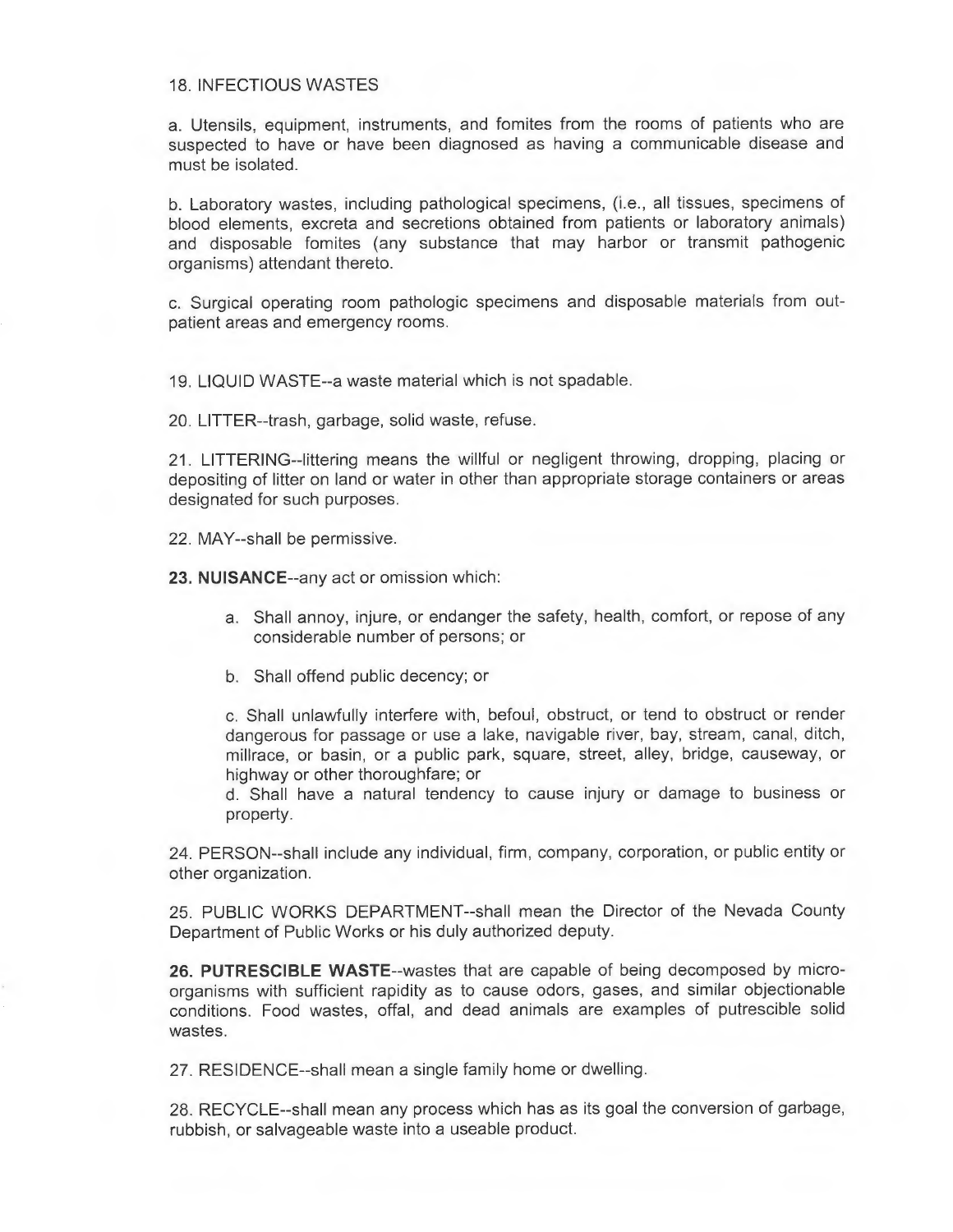29. REFUSE--shall include garbage, industrial, construction, and other solid wastes.

30. RUBBISH--shall include, but not be limited to, the following: All nonputrescible waste such as paper, cardboard, grass clippings, tree trimmings, shrub trimmings, wood, bedding, crockery, rubber tires, or construction waste.

31. SALVAGING--shall mean the controlled removal of waste material for utilization.

32. SCAVENGING--means the uncontrolled and/or unauthorized removal of solid waste materials.

33. SEPTIC TANK PUMPINGS--sludge and wastewater and other materials removed from septic tanks and includes other anaerobic wastes.

34. SHALL--shall be mandatory.

35. SLUDGE--any solid, semi-solid, or liquid waste generated from a municipal, commercial, or industrial wastewater treatment plant, water supply treatment plant, or air pollution control facility or any other such waste having similar characteristics and effects.

36. SOLID WASTE--garbage, refuse, sludge, rubbish, junk vehicles, ashes, or incinerator residue, street refuse, dead animals, demolition waste, construction waste, solid or semi-solid commercial and industrial waste and hazardous waste, including explosives and pathological waste, unclaimed telephone directories, magazines, newspapers and flyers.

37. TOURIST LITTER--litter produced or brought in by non-residents of eastern Nevada County (east of Highway 20/Interstate 80 interchange).

38. VECTOR--a living insect or other arthropod, or, used or leftover substance including, but not limited to, a lighted or non-lighted cigarette, cigar, match, or any flaming or flowing material, or any garbage, trash, refuse, paper, container, packaging or construction material, carcass of a dead animal, any nauseous or offensive matter of any kind, or any object likely to injure any person or create a traffic hazard.

39. YARD WASTE--consists of lawn clippings, weeds, brush, branches, stumps, dirt or rocks.

## Sec. G-IV 8.2 Pre-Collection and Storage Practices

#### A. SOLID WASTE MANAGEMENT PRACTICES, GENERAL PROVISIONS

- All solid wastes shall be stored, collected, utilized, treated, processed, and disposed of in such a manner that a health hazard, public nuisance, or impairment of the environment shall be kept within State and local standards. All solid wastes shall be disposed of at disposal site approved by the County.
- 2. All solid wastes shall be handled in such a manner so as not to be conducive to the breeding, sheltering, or harboring of insects and rodents or to the support of any disease vector.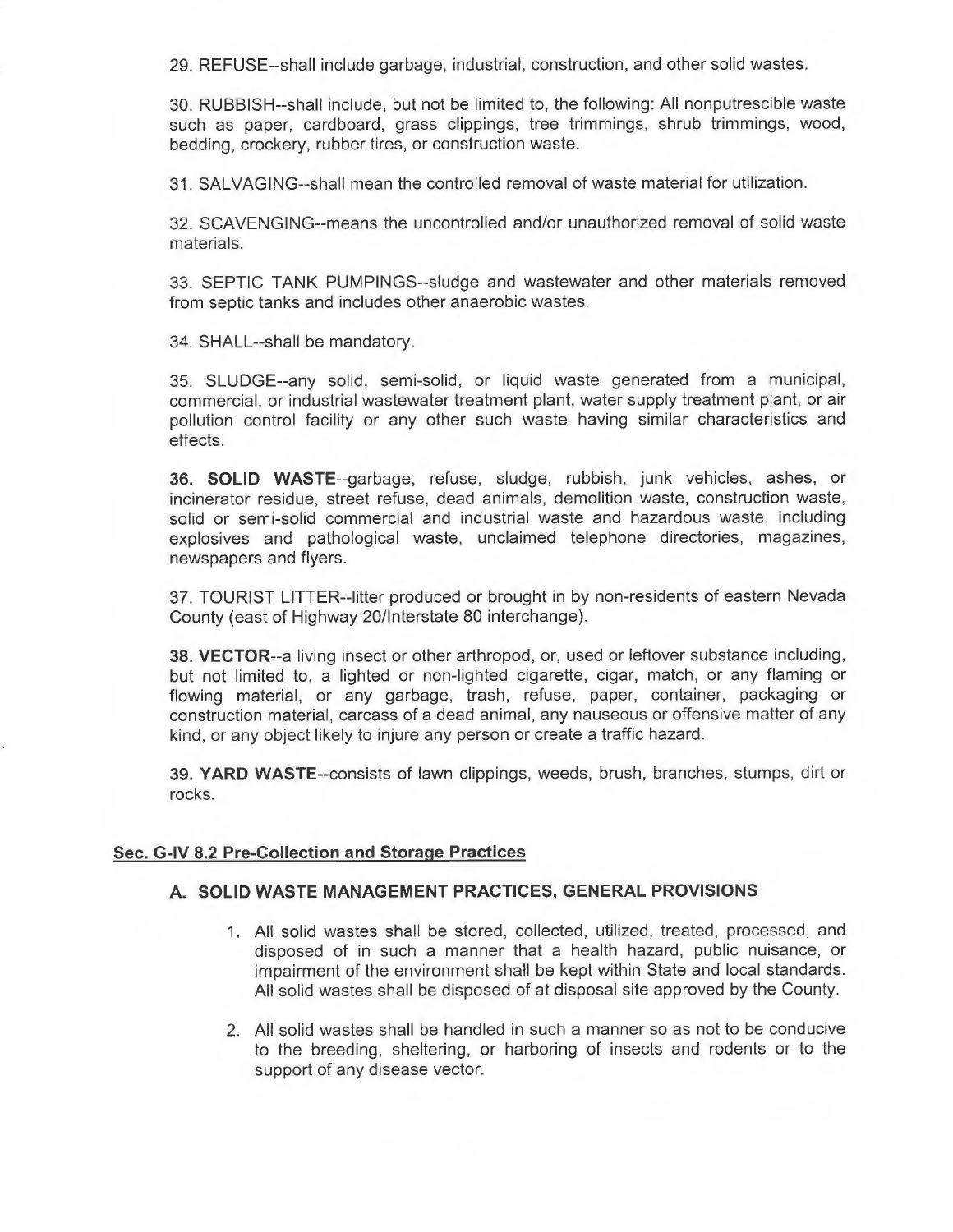- 3. All solid waste disposal systems shall be operated in such a manner so as not to substantially contribute to pollution or degradation of the atmosphere, watersheds, surrounding lands, or constitute a fire hazard.
- 4. Liquid wastes and sludges shall not be accepted or disposed at a disposal site without written approval of the Public Works Department.
- 5. No system for solid waste handling, processing, storage, recovery, salvage, or disposal shall be placed in operation until proper licenses and/or permits are obtained.
- 6. All solid waste management systems or operations involved in collection, storage, hauling, processing, recovery, salvage, or disposal shall be in accordance with the Health Department and Public Works Department specifications.
- 7. No infectious, chemical, or hazardous waste will be accepted at any disposal site in the County unless authorized by the Board.
- 8. It is unlawful, in the County, for any person, public or private, to place, deposit, or dump, or cause to be placed, deposited, or dumped, or allow to accumulate, any solid or liquid waste matter in or upon any public or private highway, street, alley, or road, waterway, lake, stream, or any lot or parcel of land, whether public or private other than a disposal site approved by the County.

#### B. CONTAINERS - DUTY TO PROVIDE AND MAINTAIN

1. Every person generating refuse shall provide containers for the storage of solid waste. The container shall be:

a. Of adequate size and design to contain the expected waste;

b. In sufficient numbers to contain ail refuse generated from <sup>a</sup> particular premise, property, or waste generating activity; and

c. Covered, unless covers are waived by the Health Department.

2. Individual storage containers shall not exceed thirty-two (32) gallon capacity or weigh more than sixty (60) pounds when filled, except where mechanical systems are approved by the County or the owner collects and hauls the containers.

3. It shall be unlawful to deposit solid waste in a container that is owned and/or under the control of another person unless permission to deposit said waste has been obtained from the owner or controlling person.

4. All operations and/or any person, public or private, selling, providing, giving, or through any means catering to any public or private person any goods or services shall provide adequate waste storage containers on-site and shall regularly empty such containers.

5. All persons both public and private shall provide and maintain complying on-the-spot containers for containment and storage of refuse, excluding construction work, when conducting out-of-doors business operations that would by their nature produce refuse.

6. Containers shall be stored or maintained so as to prevent upset and spillage.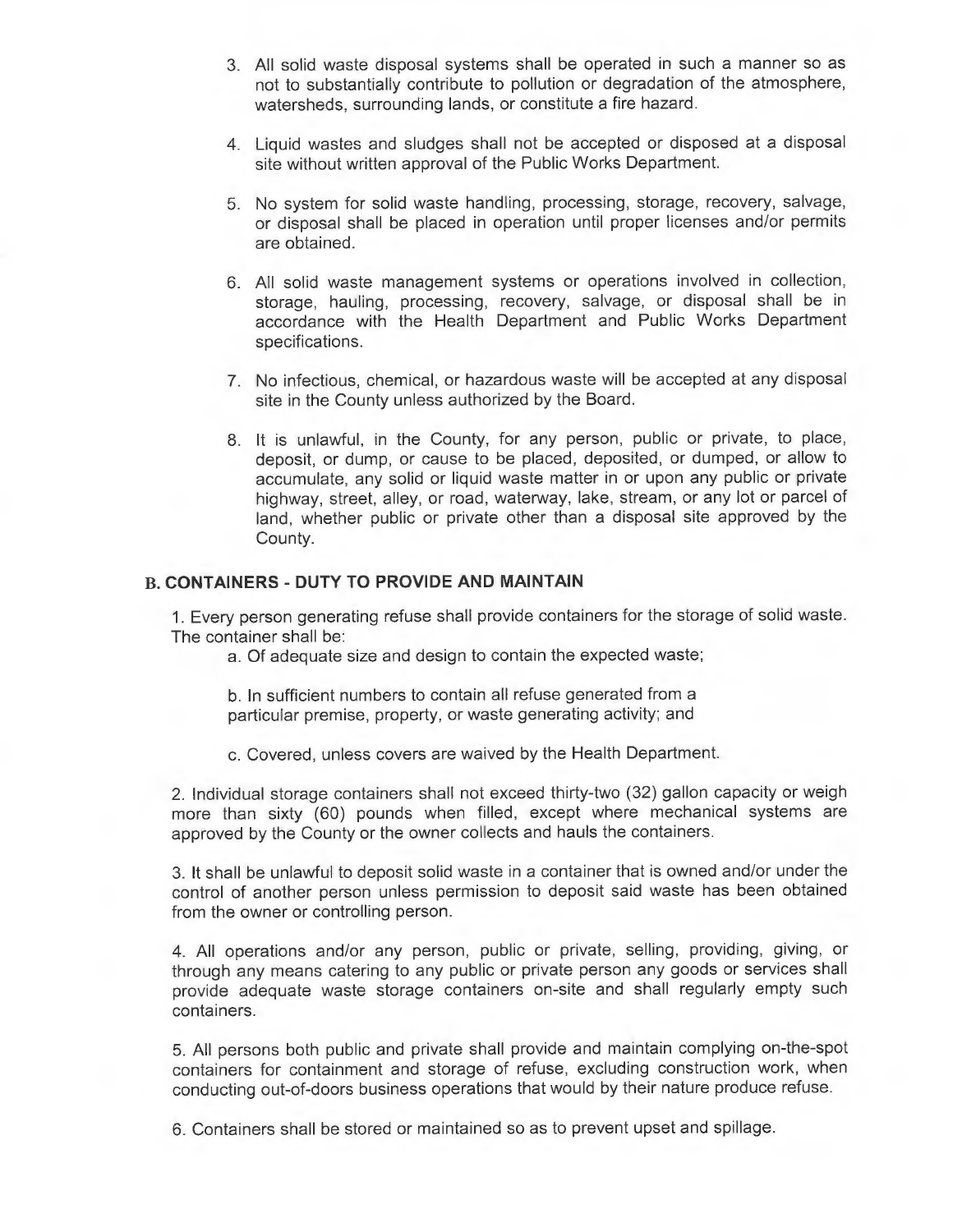# C. UNACCEPTABLE CONTAINERS

- The person providing containers for waste storage shall insure the container meets the requirements in these regulations. Containers provided for individual or noncommercial domestic waste storage that do not meet the requirements of Section 8.2B shall be replaced with containers conforming with said requirements.
- 2. The Health Department may inspect or cause to be inspected at regular intervals refuse containers and shall be the sole judge of the condition of such containers and their conformance with Section 8.2.B.

# D. SOLID WASTE STORAGE

- 1. No solid waste storage shall:
	- a. Cause health hazards;
	- b. Attract or propagate vectors, vermin or pests;
	- c. Create unpleasant odors;
	- d. Create a nuisance.

2. The person who is an owner, operator and/or occupant of any premise, business establishment, industry, or other public or private property, vacant or occupied, shall be responsible for the safe and sanitary storage of all solid waste accumulated on the premise or property, until it is legally removed.

3. Bulky wastes or other non-putrescible wastes unsuitable for storage containers which are to be hauled by a private garbage collector shall be stored in a nuisancefree manner and shall be boxed, bundled, tied, or contained in such a manner that the waste is protected from scattering and is collectable and is not conducive to harboring or breeding of vectors and shall be no longer than forty-eight (48) inches, not over twenty-four (24) inches in diameter, nor to exceed sixty (60) pounds.

## E. COMPOSTING

Composting on a noncommercial individual homeowner basis shall be accomplished in a nuisance-free, vector-free manner. Household garbage shall be handled in such a manner that breeding and harborage areas are eliminated. This operation shall include only those garbage wastes generated from the person's own domestic residence. All other garbage wastes are prohibited.

## F. TIRES

The disposal of tires at areas not recognized by the County as a disposal site is prohibited. Use in erosion control projects shall be exempted.

## G. ANIMAL WASTE - MANURE

Storage or disposal of manure shall not create a nuisance.

## H. COMMERCIAL COMPACTION

Compactors located in any area accessible to the public shall be equipped in such a manner that only personnel authorized by the County or owners of said equipment are able to operate the compactor. Compactors shall be located upon an impervious surface such as finished concrete or asphalt.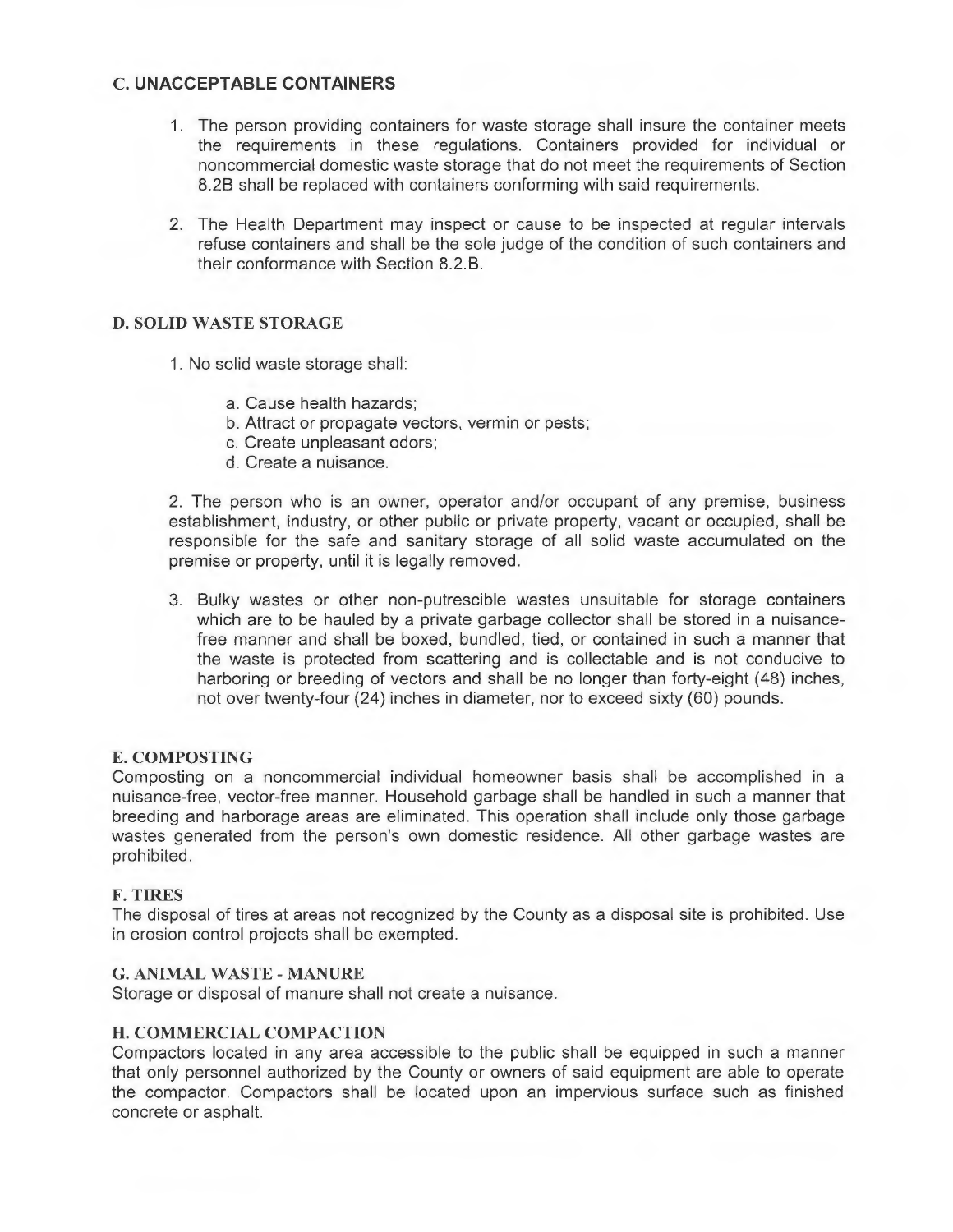#### I. CONSTRUCTION OR DEMOLITION

1. The contractor shall properly store all wastes and litter, and remove it periodically from the construction site to an approved disposal site.

2. Any wash water and concrete residues shall be contained upon the construction site and/or upon the concrete mix plant site for later disposal. In no case will disposal be allowed to flow to streams.

3. Demolition wastes shall be watered, wet down, or controlled in such a manner that there shall be no spillage or escape of any waste material during loading, transporting, or unloading operations.

#### J. PLACING FOR COLLECTION

Refuse containers shall be placed for collection at ground level on the property, or within the public right-of-way of a road so as not to interfere with traffic, maintenance, access, parking, or drainage.

# Sec. G-IV 8.3 Waste Removal Time Periods

Garbage and other similar putrescible wastes shall be removed for disposal from any premise or property not less than once every seven (7) days, except for remote isolated areas such as the Graniteville Convenience Station. Where it is deemed necessary, the Health Department may require a removal time of less than seven (7) days when conditions exist that would result in:

- 1. The propagation of vectors,
- 2. The harborage of vectors and/or vermin,
- 3. The creation of a nuisance, and
- 4. A clear and present danger to public health.

Where garbage is stored with other waste matter, the removal time shall be not less than once every seven (7) days unless the other waste requires a more frequent removal time. After notification by the Health Department, the following wastes shall be removed within:

#### WASTE TYPES TIME LIMITS

Garbage--putrescible 24 Hours Rubbish 24 Hours Dead animals--residential rural 6 Hours Animal wastes (household pet) 24 Hours Farm animal wastes 24 Hours Industrial, Institutional and 48 Hours Commercial and bulky wastes Infectious pathologic, pathogenic 12 Hours Hazardous wastes, waste materials disposed in 24 Hours All other solid waste 24 Hours

These time limits may be extended by the Health Department when:

1. Serious health hazard would not result by a time extension;

2. The volume of waste is such that the time limit is considered to be excessive; and

3. Other circumstances merit the extension.